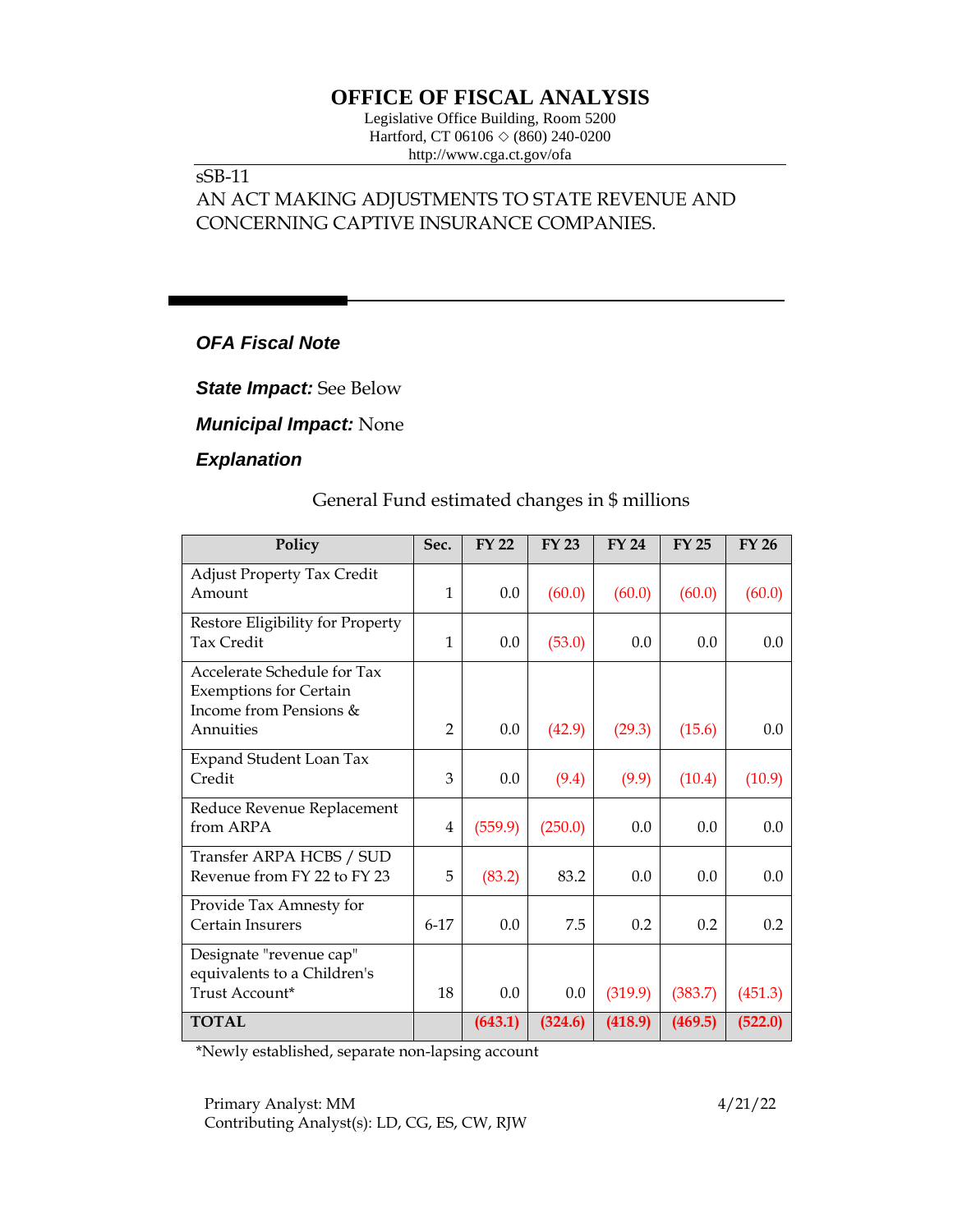**Section 18** of the bill designates "revenue cap" equivalents to be transferred out of the General Fund to a newly established, separate and non-lapsing account, beginning in FY 24. The "revenue cap" percentages under current law are unaffected<sup>1</sup> by the bill. The bill redirects these resources from supporting the General Fund in the event of future deficits or (in the case of operating surpluses) making deposits into pension funds to reduce unfunded liabilities.<sup>2</sup> Through FY 26, up to approximately \$1,154.9 million in total could be redirected under the bill. The impact will preclude future reductions in the unfunded pension liability and the annual actuarially determined employer contribution (ADEC).

| Fiscal<br>Year | Maximum<br>appropriations as a<br>percentage of revenues | Budget surplus a.k.a.<br>"revenue cap"<br>requirement | <b>Total</b> |
|----------------|----------------------------------------------------------|-------------------------------------------------------|--------------|
| 2020           | 99.50%                                                   | 0.50%                                                 | 100.00%      |
| 2021           | 99.25%                                                   | 0.75%                                                 | 100.00%      |
| 2022           | 99.00%                                                   | 1.00%                                                 | 100.00%      |
| 2023           | 98.75%                                                   | 1.25%                                                 | 100.00%      |
| 2024           | 98.50%                                                   | 1.50%                                                 | 100.00%      |
| 2025           | 98.25%                                                   | 1.75%                                                 | 100.00%      |
| $2026 +$       | 98.00%                                                   | 2.00%                                                 | 100.00%      |

| "Revenue cap" requirements |  |
|----------------------------|--|
|----------------------------|--|

<sup>1</sup> The "revenue cap" requirement is scheduled to increase to 2.00% in FY 26 and remain at that rate thereafter.

<sup>2</sup> Provided that the Budget Reserve Fund remains at the 15% maximum of net total General Fund appropriations, any additional General Fund operating surpluses would be deposited into either of teachers or state employees' pension systems.